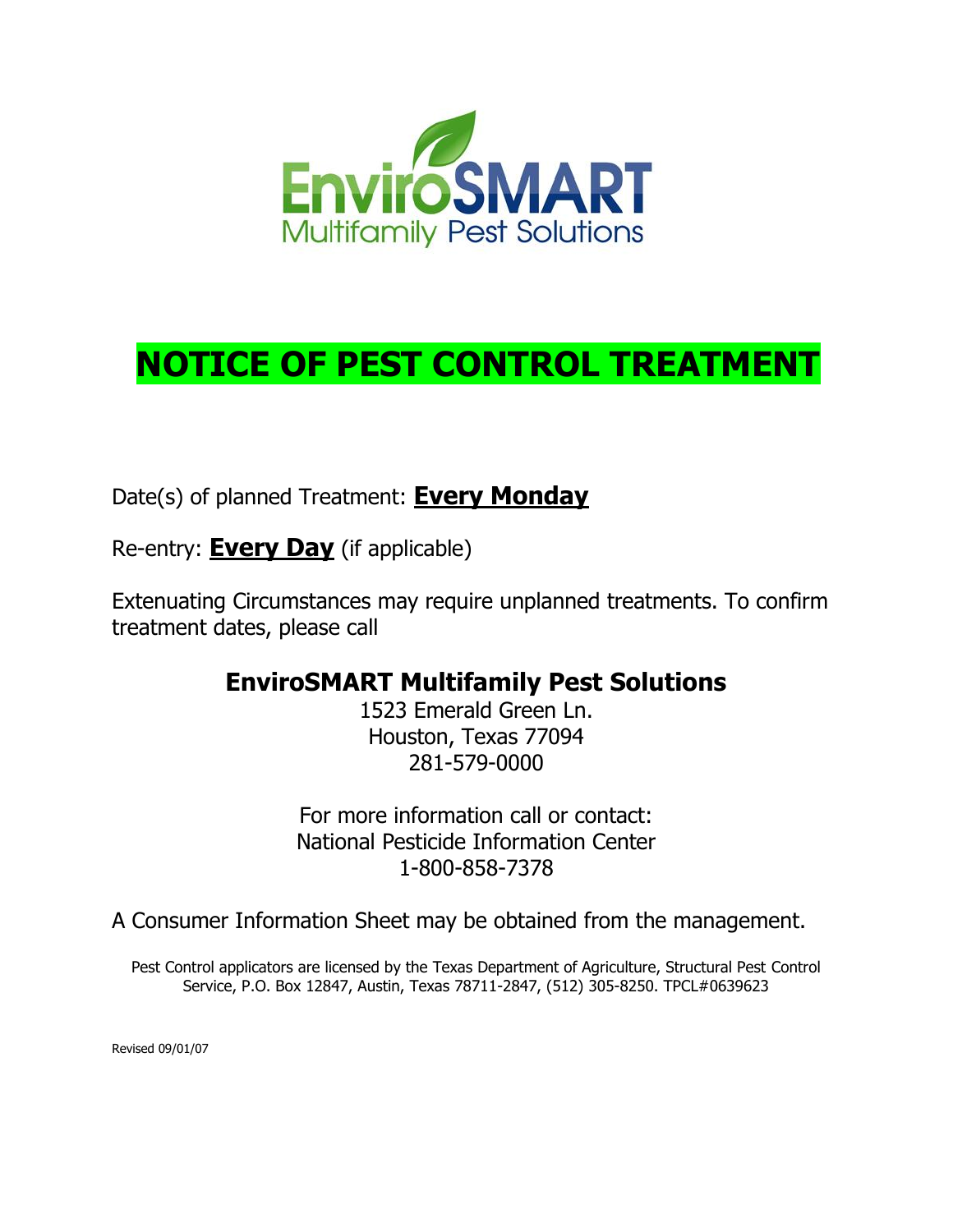

Date(s) of planned Treatment: **Every Tuesday**

Re-entry: **Every Day** (if applicable)

Extenuating Circumstances may require unplanned treatments. To confirm treatment dates, please call

### **EnviroSMART Multifamily Pest Solutions**

1523 Emerald Green Ln. Houston, Texas 77094 281-579-0000

For more information call or contact: National Pesticide Information Center 1-800-858-7378

A Consumer Information Sheet may be obtained from the management.

Pest Control applicators are licensed by the Texas Department of Agriculture, Structural Pest Control Service, P.O. Box 12847, Austin, Texas 78711-2847, (512) 305-8250. TPCL#0639623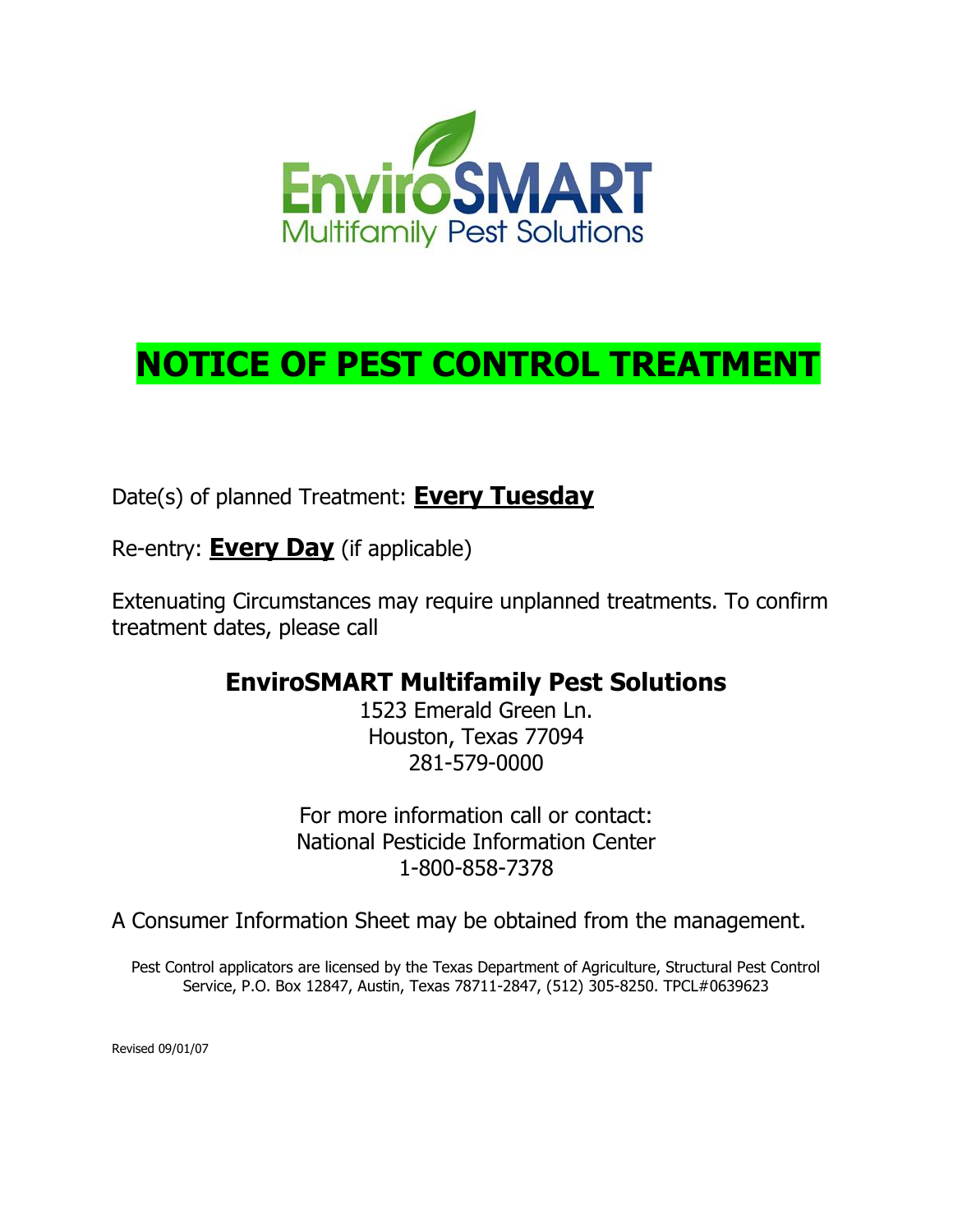

Date(s) of planned Treatment: **Every Wednesday**

Re-entry: **Every Day** (if applicable)

Extenuating Circumstances may require unplanned treatments. To confirm treatment dates, please call

### **EnviroSMART Multifamily Pest Solutions**

1523 Emerald Green Ln. Houston, Texas 77094 281-579-0000

For more information call or contact: National Pesticide Information Center 1-800-858-7378

A Consumer Information Sheet may be obtained from the management.

Pest Control applicators are licensed by the Texas Department of Agriculture, Structural Pest Control Service, P.O. Box 12847, Austin, Texas 78711-2847, (512) 305-8250. TPCL#0639623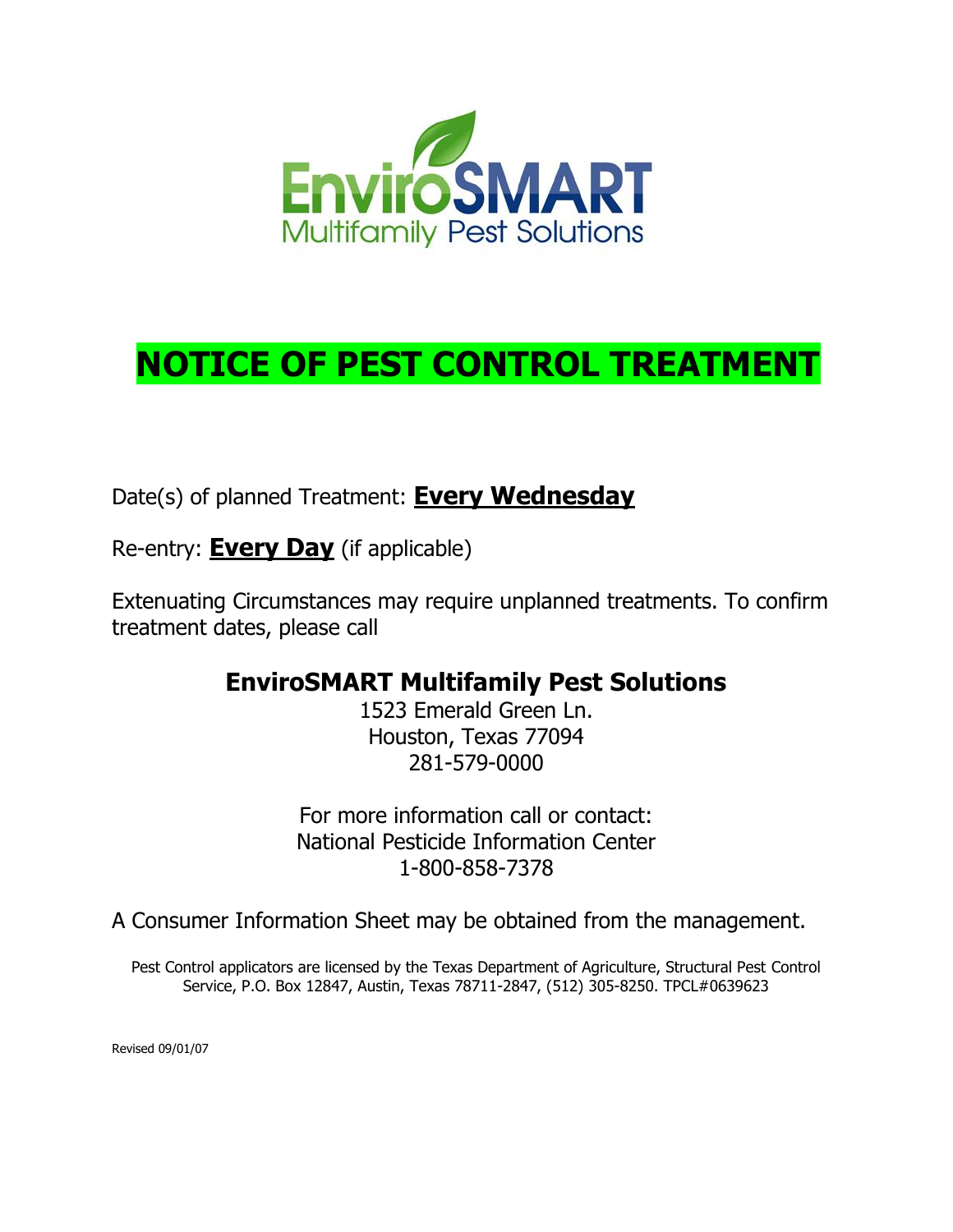

Date(s) of planned Treatment: **Every Thursday**

Re-entry: **Every Day** (if applicable)

Extenuating Circumstances may require unplanned treatments. To confirm treatment dates, please contact:

## **EnviroSMART™ Multifamily Pest Solutions**

1523 Emerald Green Ln. Houston, Texas 77094 281-579-0000

For more information call or contact: National Pesticide Information Center 1-800-858-7378

A Consumer Information Sheet may be obtained from the management.

Pest Control applicators are licensed by the Texas Department of Agriculture, Structural Pest Control Service, P.O. Box 12847, Austin, Texas 78711-2847, (512) 305-8250. TPCL#0639623